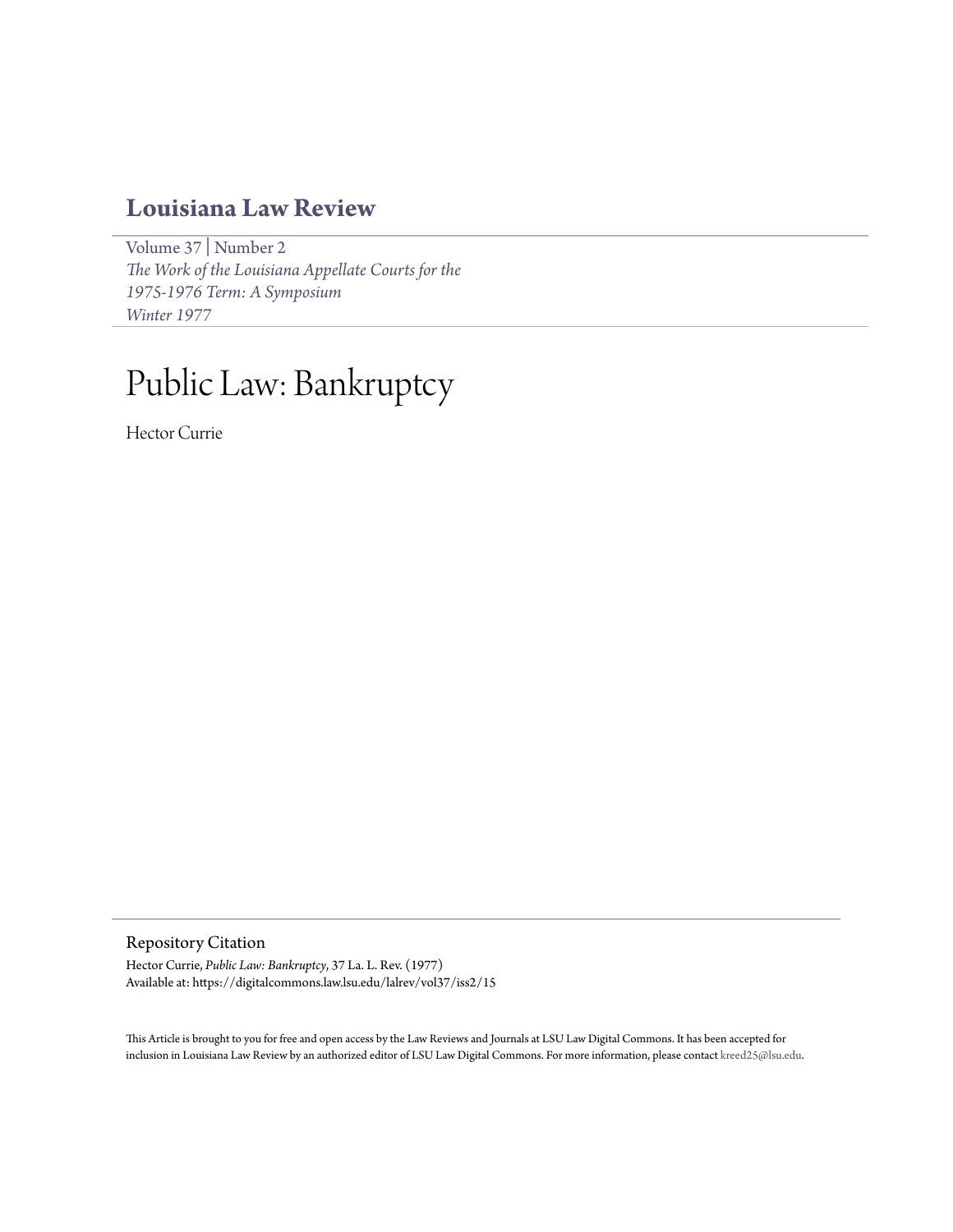### **PUBLIC LAW**

#### **BANKRUPTCY**

#### *Hector Currie\**

#### **CONSEQUENCES** OF **FILING** PETITION

The trustee in bankruptcy, upon his qualification, automatically gets title to the non-exempt property of a bankrupt, with effect from the date the petition in bankruptcy was filed.' In *Howard v. General Motors Acceptance Corp.,2* after installment purchasers of an automobile became bankrupt and the bankruptcy court approved sale of the automobile by the trustee in bankruptcy to the finance company in full satisfaction of its claim against the bankrupt estate, the finance company owned the car; consequently, peaceful taking of the car by the defendant finance company from in front of plaintiffs' house was not a tortious act, and the trial court's award of summary judgment to defendant was affirmed.

Under Rule 401(a) of the Bankruptcy Rules which became effective on October **1,** 1973, the filing of a petition in bankruptcy "shall operate as a stay of the commencement or continuation of any action against the bankrupt, or the enforcement of any judgment against him, if the action or judgment is founded on an unsecured provable<sup>3</sup> debt other than one not dischargeable under clause (1), (5), (6), or (7) of  $\S 17a<sup>4</sup>$  of the Act."<sup>5</sup> Other paragraphs of Rule 401 provide for relief from the stay at the instance of a creditor. *Witherwax v. Zurich Insurance Co.6* involved a third-party demand against one who had become bankrupt and had obtained from the

- *1.* See§ 70a, Bankruptcy Act, **II** U.S.C. § l10a (1970).
- 2. 324 So.2d 834 (La. App. 2d Cir. 1975).
- 3. *See §* **63,** Bankruptcy Act, **I** 1 U.S.C. § 103 (1970).
- 4. 11 U.S.C. § 35a (1970).

6. 315 So.2d 420 (La. App. 3d Cir. 1975).

Professor of Law, Louisiana State University.

<sup>5.</sup> See also Rule 601(a): "Stay Against Lien Enforcement.-The filing of a petition shall operate as a stay of any act or the commencement or continuation of any court proceeding to enforce (1) a lien against property in the custody of the bankruptcy court, or (2) a lien against the property of the bankrupt obtained within 4 months before bankruptcy by attachment, judgment, levy, or other legal or equitable process or proceedings." With reference to clause (2), see § 67a, Bankruptcy Act, **I** I U.S.C. § 107a (1970).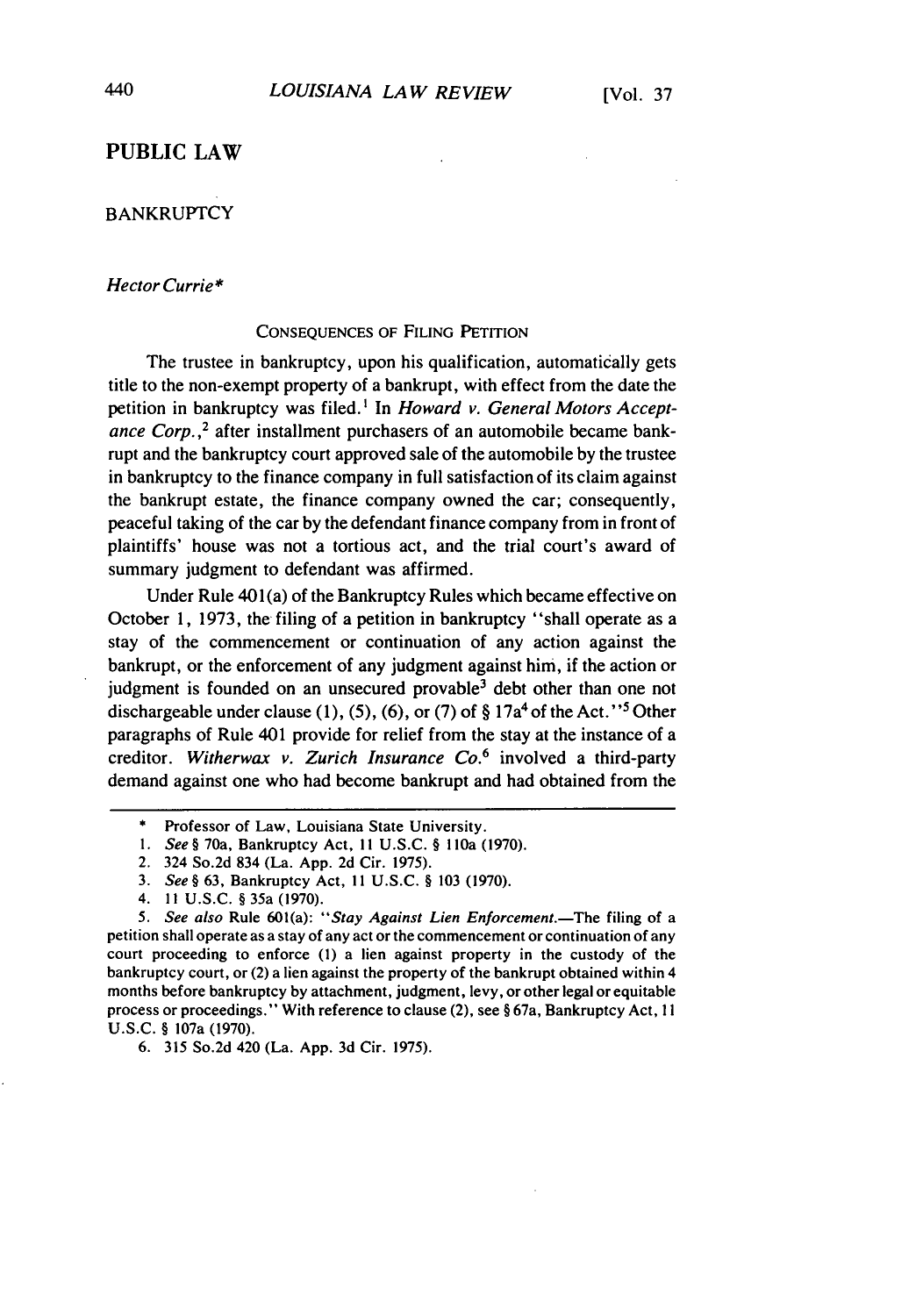bankruptcy court a specific stay order which the bankrupt then filed in the pending litigation. The trial court properly stayed the third-party action, and its order was affirmed on appeal.

#### CONFLICT WITH BANKRUPTCY ACT

*Matter of Loftin7* was an action for reinstatement, with back pay and benefits, by one whose employment was terminated because he had filed a voluntary petition in bankruptcy in violation of a regulation of the Shreveport Fire Department. After his dismissal had been upheld by the Shreveport Municipal Fire and Police Civil Service Board, plaintiff appealed to the district court which ordered his reinstatement with payment of all back wages and benefits. The court of appeal affirmed, holding that the challenged regulation conflicted with the objectives of Congress in the Bankruptcy Act and thus was invalid under the Supremacy Clause. In reaching this result the court relied generally on *Perez v. Campbell*,<sup>8</sup> which struck down a section of Arizona's Vehicle Safety Responsibility Statute providing that an unsatisfied judgment against a motorist was ground for suspension of the motorist's license and registration even though the judgment had been discharged in bankruptcy, and followed *Rutledge v. City of Shreveport,9* which had invalidated a rule of the Shreveport Police Department almost identical with the Fire Department rule.

#### DEBTS UNAFFECTED BY DISCHARGE

Section 17a(2) of the Bankruptcy Act provides in part:

A discharge in bankruptcy shall release a bankrupt from all of his provable debts **. . .** except such as **. .** .(2) are liabilities **for...** willful and malicious conversion of the property of another.  $\ldots$ <sup>10</sup>

In *Electronic Credit Corp. v. Fairbanks*,<sup>11</sup> an action on promissory notes, plaintiff had financed a retail tire business, taking as security chattel mortgages on merchandise under an agreement that as merchandise was sold payments should be made to plaintiff from the proceeds of sale. In fact, plaintiff neither insisted on such payments nor required that the proceeds be kept in a separate account. Shortly before filing his petition in bankruptcy on April 21, 1969, defendant upon advice of his attorney used cash derived from merchandise sales to pay debts of the business for wages and taxes.

11. 320 So.2d 281 (La. App. 3d Cir. 1975).

<sup>7. 327</sup> So.2d 543 (La. App. 2d Cir. 1976).

<sup>8. 402</sup> U.S. 637 (1971).

<sup>9. 387</sup> F. Supp. 1277 (W.D. La. 1975).

<sup>10.</sup> **11** U.S.C. § 35a(2) (1970) amending **II** U.S.C. § 35a(2) (1960).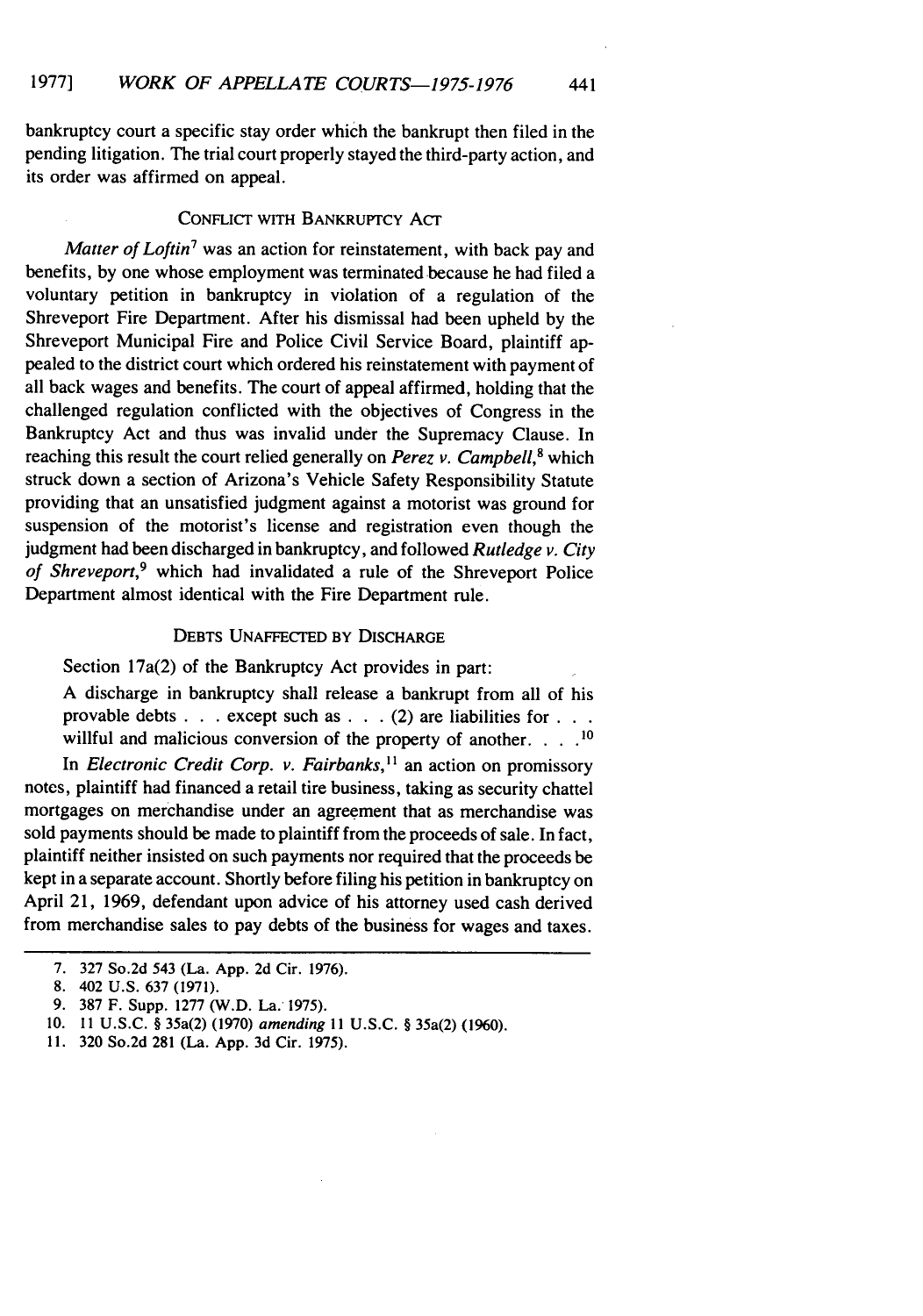Subsequently **he** received his discharge in bankruptcy and raised it as a defense against plaintiff, which asserted that defendant's application of the proceeds of its security to other debts was a "willful and malicious injury to the  $\cdot$   $\cdot$  **.** property of another"<sup>12</sup> with the result that plaintiff's claim was unaffected **by** the discharge. The court of appeal in a well-reasoned opinion concluded that there was no "willful and malicious conversion" on the facts of this case. **13**

#### PROMISE TO PAY DISCHARGED DEBT

**A** new promise to pay a debt discharged in bankruptcy is actionable without new consideration,<sup>14</sup> and giving a new note for a discharged debt amounts to such a promise. **1 <sup>5</sup>**Discharge in bankruptcy does not extinguish the debt but gives an affirmative defense<sup>16</sup> against its assertion.<sup>17</sup> In Louisiana the discharged debt subsists as a natural obligation<sup>18</sup> which is "a sufficient consideration for a new contract."<sup>19</sup> Maxwell Motors, Inc. v. *Tolar*<sup>20</sup> held that by signing a new note the discharged bankrupt elected to revive the natural obligation.

#### CHAPTER X SALE WITHOUT APPRAISAL

Exchange National Bank of Chicago v. Spalitta*<sup>2</sup>*' was an action against accommodation guarantors for the balance due on the note of a debtor in reorganization under Chapter X of the Bankruptcy Act, after

16. LA. **CODE** CIV. P. art. 1005.

- 20. 330 So.2d 334 (La. App. 2d Cir. 1976).
- 21. 321 So. 2d **338** (La. 1975).

<sup>12.</sup> These words of the statute, as it stood when defendant filed his petition and gained his discharge in 1969, were authoritatively construed to include "willful and malicious conversion." Davis v. Aetna Acceptance Co., 293 U.S. 328 (1934).

<sup>13. 320</sup> So.2d at 287. Had defendant become bankrupt after December 18, 1970, the effective date of the 1970 Bankruptcy Act amendments, the question of the effect of defendant's discharge on plaintiff's claim would have been one for the bankruptcy court. *See §* 17c, Bankruptcy Act, **II** U.S.C. § 35c (1970).

<sup>14.</sup> IA W. COLLIER, BANKRUPTCY § 17.33 (1971).

<sup>15.</sup> Booty v. American Finance Corp., 224 So. 2d 512 (La App. 2d Cir. 1969).

<sup>17.</sup> O'Neill v. D.H. Holmes Co., 232 So.2d 849 (La. App. 4th Cir. 1970). Where, however, a debt was reduced to judgment then discharged in bankruptcy, and the debtor subsequently acknowledged or reaffirmed the debt in what was assumed to amount to a new promise to pay, the creditor could not thereafter enforce his discharged judgment by garnishment but had first to obtain a judgment on the new promise. Homemakers Loan & Consumer Discount Co. v. Arthur, **333** So. 2d 686 (La. App. 4th Cir. 1976).

<sup>18.</sup> **LA.** CIv. **CODE** art. 1757(2).

<sup>19.</sup> *Id.* art. 1759(2).